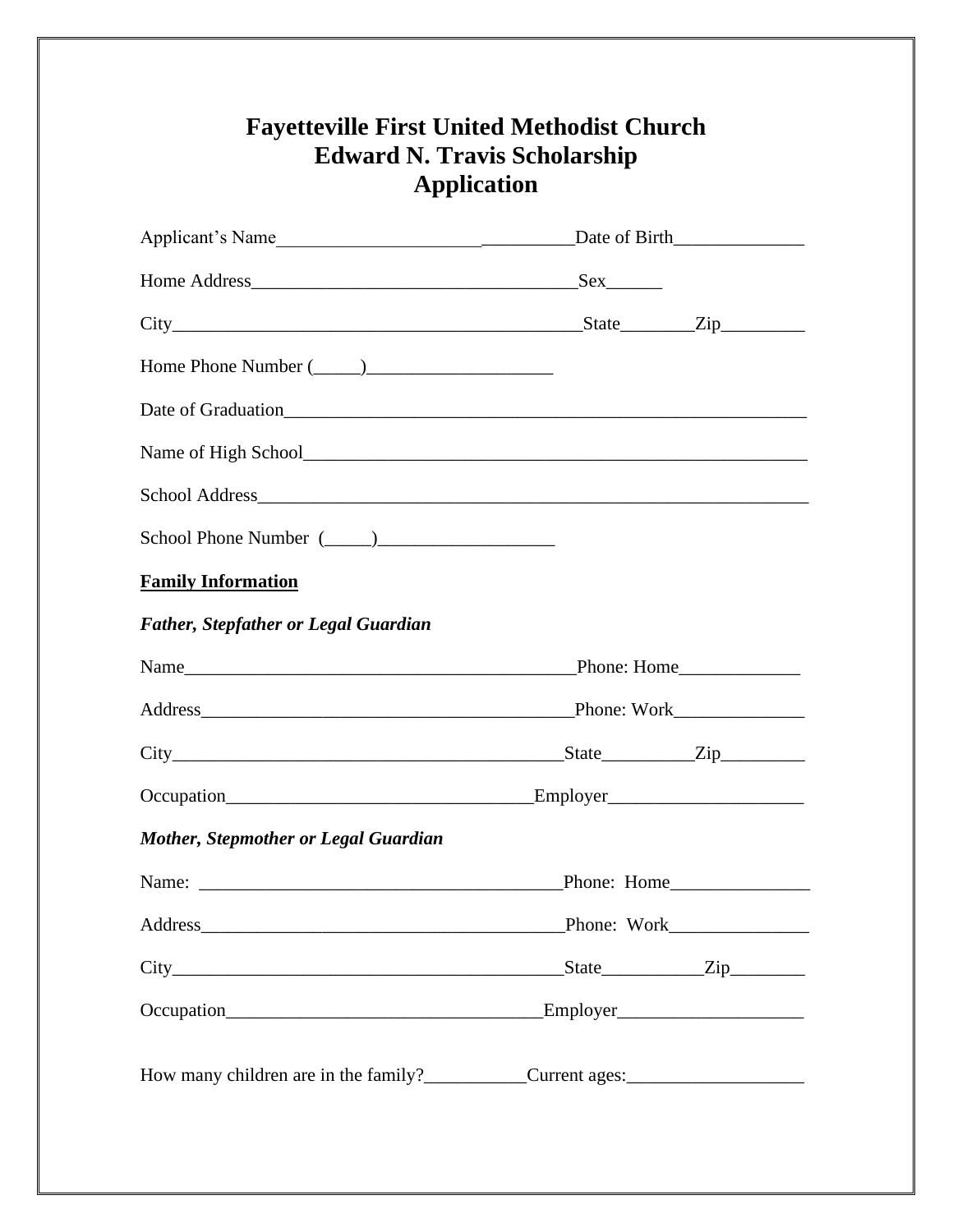List any and all other financial assistance for which you have applied:

List any partial or full scholarships you have already received:

List colleges or universities to which you have applied. Please indicate acceptance or pending.

<u> 1989 - Johann Barn, amerikansk politiker (d. 1989)</u>

List any activities you have participated in during high school:

List honors you have received:

List extracurricular activities during grades 9-12: Include offices held.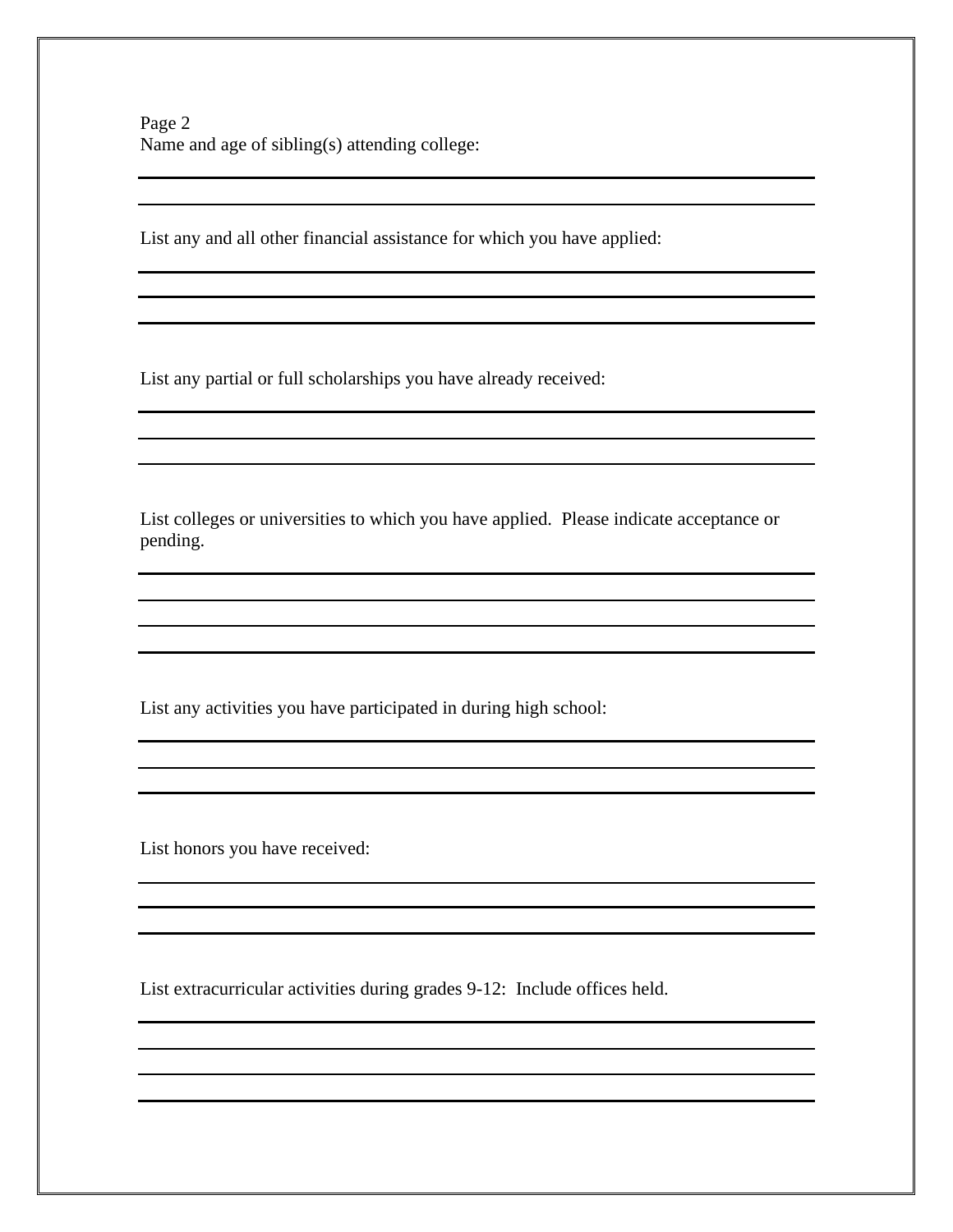Page 3 List jobs and employers during grades 9-12: Include dates of employment and responsibilities.

Write a brief statement about your financial situation and why you need financial aid.

List church activities that you have participated in.

Write a brief statement about the importance of FFUMC in your life.

State any other factors that you believe are important for the scholarship committee to know.